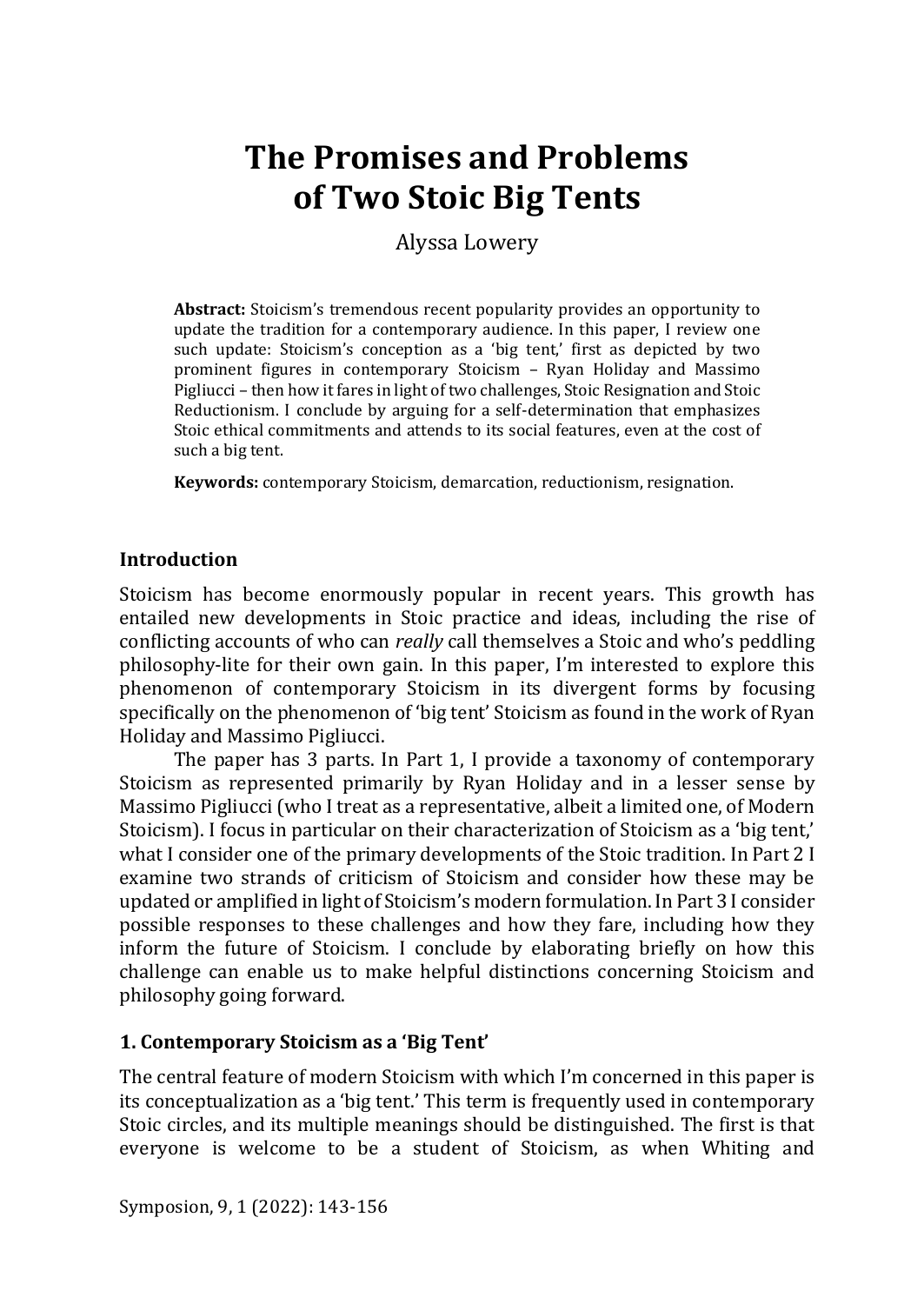Konstantakos write that Stoicism "caters to all walks of life," but distinguish those pursuing Epicurean ends from properly Stoic ones (2021, 22). The second refers to the inclusion of atheistic or agnostic individuals as considered properly 'Stoics.' Third and finally is the understanding of Stoicism wherein many kinds of things can qualify as Stoicism itself, a Stoic view, or a Stoic practitioner, even without selfidentification as such. Here, Stoicism's big tent entails that a surprising array of things in the world are Stoic already. I'm interested in these second and third forms, as I think there is some overlap and both represent recent developments in Stoicism.

# 1.1 The Big Tent Stoicism of Ryan Holiday

The third view is represented by Ryan Holiday, who doesn't use the term 'big tent' explicitly, but whose treatment of Stoicism demonstrates such an approach. Specifically, his descriptions of Stoicism and the justifications he offers for it – most notably his Great Person and Common Sense justifications – reveal him to understand Stoicism as a markedly expansive tradition.

Stoicism as a big tent is most apparent in Holiday's claim that anyone who has ever conquered a challenge in their life is a Stoic. Following a list of notable figures (who are not self-identified Stoics), Holiday tells us that: "Knowingly or not, each individual was a part of an ancient tradition, employing it to navigate the timeless terrain of opportunities and difficulties, trial and triumph." (2014, xv-xvi) Even if they had never read a Stoic text or done a Stoic practice, they were Stoics, inasmuch as they embodied Marcus Aurelius' maxim: the obstacle is the way: "There were people who flipped their obstacles upside down... lived the words of Marcus Aurelius and followed a group which Cicero called the only 'real philosophers' – the ancient Stoics – even if they'd never read them." (Holiday 2014, 4) Furthermore, any of us who would take up the same effort at overcoming obstacles are "the rightful heirs of this tradition. It's our birthright." (Holiday, 2014, xvi) For anyone who finishes reading *The Obstacle is the Way*, Holiday lets them know that now "the thread of Stoicism runs through [their] life just as it did through [other successful figures] – just as it has for all of history, sometimes explicitly, sometimes not." (Holiday 2014, 138) In this sense, Holiday seems to be suggesting that all wisdom related to perseverance has been a testament to Stoicism, or an instantiation of it. Such an approach is echoed when the response to exposure to Holiday's work is the shared sentiment and frequent refrain that "I was a Stoic and didn't even know it!" (Arcis 2017, Ginsburg 2015) Stoics and Stoicism are everywhere, even if the affiliation isn't drawn out or named explicitly. This is unsurprising once one sees that for Holiday, Stoicism is "about the mental game… not a set of ethics or principles. It's a collection of spiritual exercises designed to help people through the difficulty of life." (Holiday, quoted in Bishop 2017)

This view is further clarified by a brief look at Holiday's justifications: why ought one become a Stoic? The Great Person argument is inescapable: the first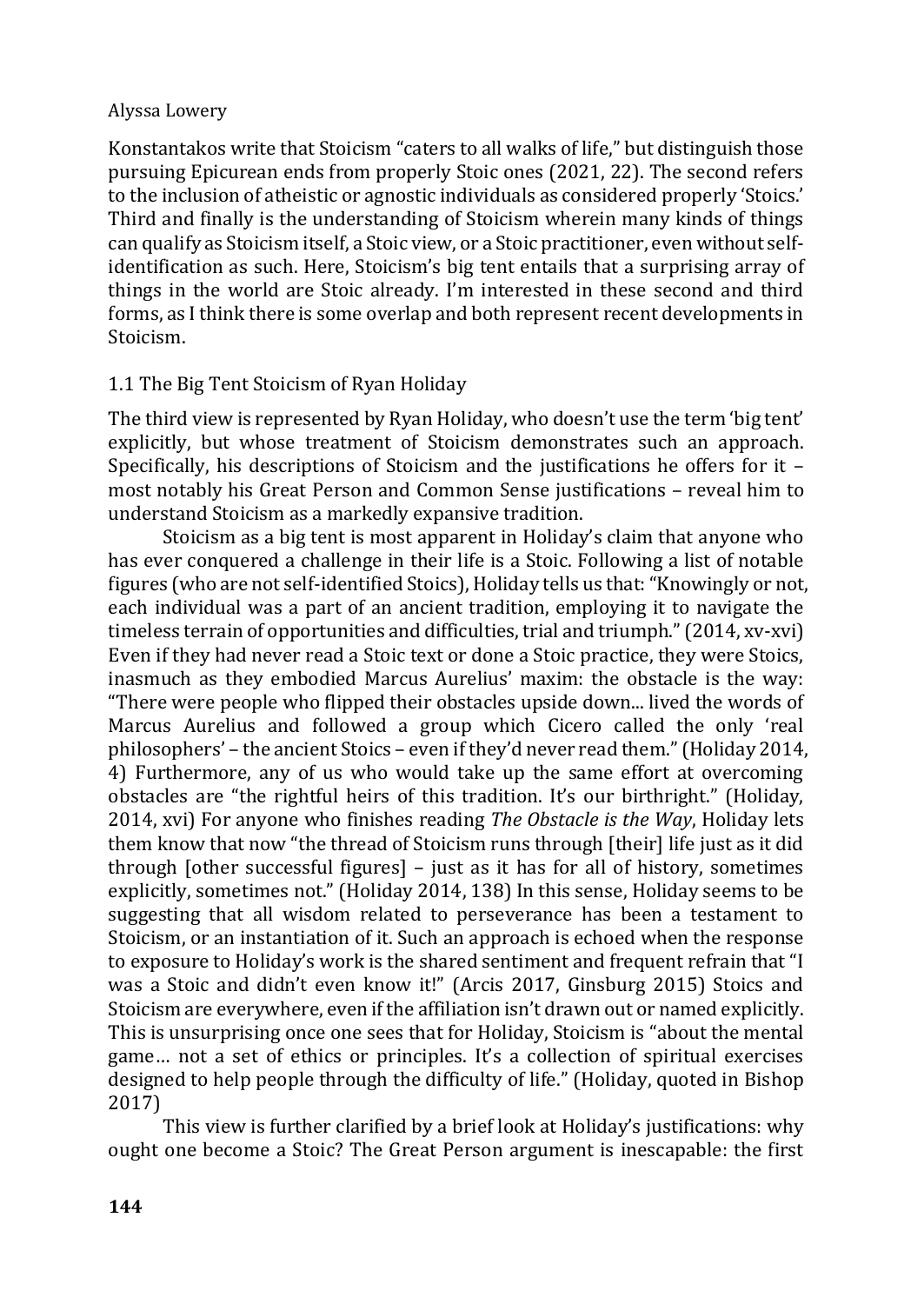thing one notices when reading Holiday's books is their ubiquitous references to notable figures. Some of the figures Holiday references were explicit about encountering or approving of Stoicism themselves, including: "George Washington, Walt Whitman, Frederick the Great, Eugène Delacroix, Adam Smith, Immanuel Kant, Thomas Jefferson, Matthew Arnold, Ambrose Bierce, Theodore Roosevelt, William Alexander Percy, Ralph Waldo Emerson," as well as contemporary notables, including Tim Ferriss and Jonathan Newhouse (Holiday 2016). In the promotional material for one of his courses is the following: "There's a reason everyone from George Washington to Tom Brady to Anna Kendrick to John Steinbeck have read, studied, quoted, and admired the Stoics." (Stoicism 101) Great people are here, Holiday makes it clear, and have been Stoics. You, who also wants to be a great person, should therefore take up Stoicism as well. This dovetails with Holiday's Common Sense justification: that you should be a Stoic because Stoicism is obviously true, thanks to its consistency with 'ancient wisdom' found in multiple religions and multiple heroic lives. See Holiday's remark that the four Stoic virtues: courage, temperance, justice, and wisdom are "to millions… known as the cardinal virtues, four near-universal ideals adopted by Christianity and most of Western philosophy, but equally valued in Buddhism, Hinduism, and just about every other philosophy you can imagine." (2021, 12) And the ubiquity of the wisdom he's discovered doesn't just extend from tradition to tradition, but includes contemporary 'wisdom,' as Holiday seamlessly blends Seneca with selections from *The 48 Laws of Power* and *The 7 Habits of Highly Effective People* (2016).

## 1.2 The Big Tent Stoicism of Massimo Pigliucci

In contrast to Holiday's gesturing at big tent Stoicism, Pigliucci is explicit, representing our second understanding. Stoicism is "an ecumenical big tent for people of different religious inclinations (from Buddhists to Christians to atheists) and political persuasions to come together and explore whether the life of virtue really is the good life." (Pigliucci 2016b) "Stoics," he writes, "can build a very large tent indeed," and this is "simply the realization that what is important in life is to live it well, and that such an objective… depends very little on whether there is a God or not, and if there is one, on what it's specific attributes may or may not be." (Pigliucci 2017, 64) A variety of people can self-identify as Stoics even if they don't share a variety of formerly common Stoic beliefs. There are limits to Pigliucci's Big Tent, however. Most importantly, Pigliucci claims that there is a core which *has* to remain for Stoicism to be Stoicism: that "if you don't think that virtue – meaning prosocial behavior guided by reason – is fundamental in life, then you are veering pretty far from Stoicism." (Pigliucci 2021) Pigliucci also criticizes those who use Stoicism as purely a means for material success, in the process making a distinction between those who 'merely use Stoic techniques to achieve whatever goal' from 'Stoic philosophy' itself (2017b).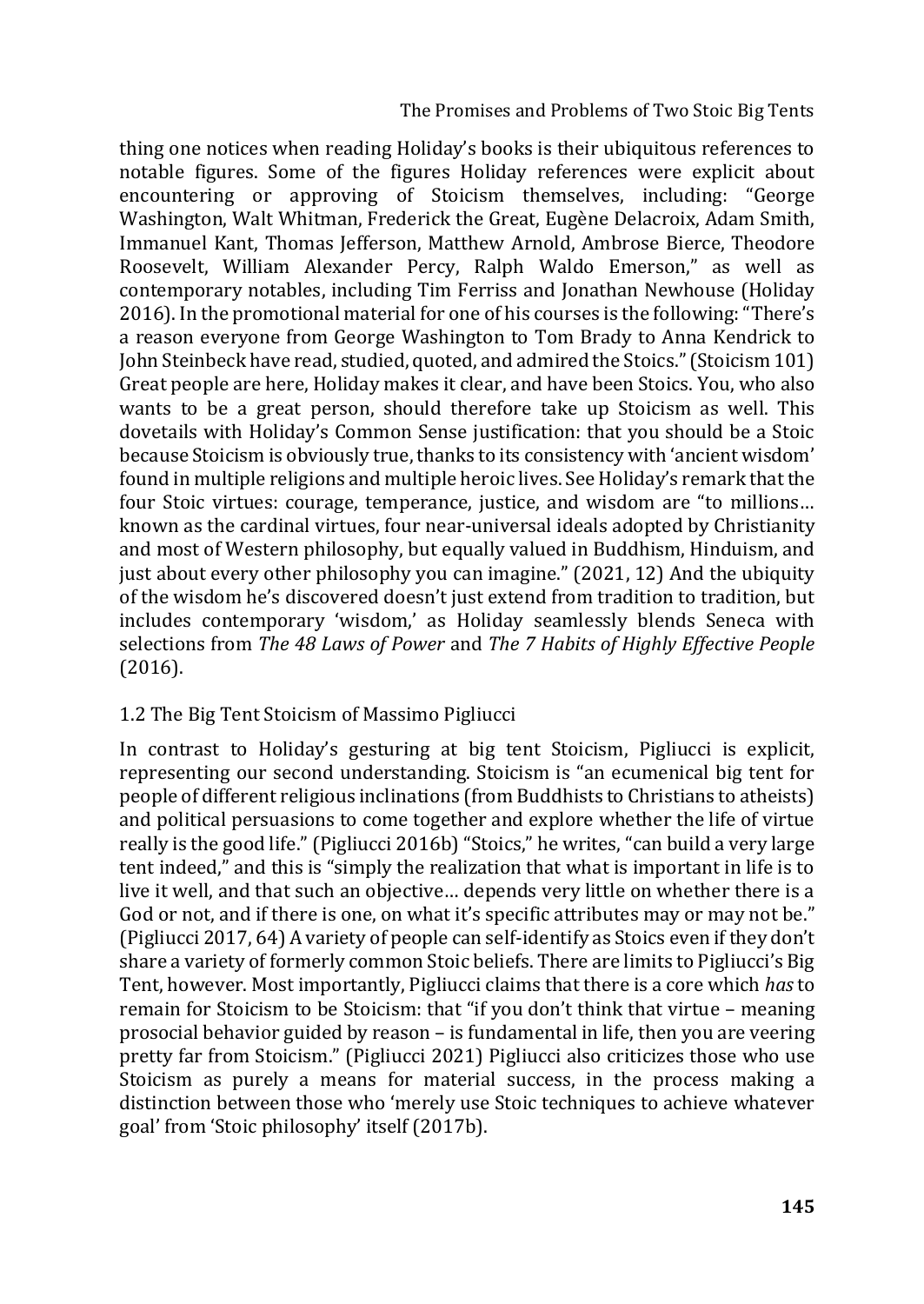I'm now interested to consider how this view fairs in philosophic terms: does Stoicism's characterization as a big tent enable it to respond better to the challenges Stoicism has historically faced? Does it invite new challenges? And does this more expansive understanding entail the failure of Stoicism to provide a meaningful definition of itself?

# **Section 2: Challenges to Contemporary Stoicism**

Stoicism has faced its fair share of criticism, and in this section I'll present the two critiques which I think have the most salience for contemporary Stoicism: Stoic Resignation and Stoic Reductionism.

## 2.1 Stoic Resignation

The first of these, Stoic Resignation, is an instantiation of a long-standing challenge to Stoicism. This owes to Stoic cosmological and metaphysical commitments concerning the constitution of the universe and the subsequent ethical theses which follow. There is of course tremendous debate over the exact relationship of Stoic cosmology to Stoic ethics, $1$  but all that matters to initiate the critique of Stoic Resignation are the theses that Nature is rationally and providentially ordered, and that virtue is the only good – necessary and sufficient for happiness – while all other seeming goods are indifferents. <sup>2</sup> These theses rely on the Stoic commitment to the idea that, "the current state of the cosmos, as well as its creation… are fully rational in the sense of being intelligently organized," due to "god's all-pervading reason, which physically penetrates the cosmos through and through." (Salles 2009, 1) As such the world is not an irrational place but has the qualities of being rational and good, such that whatever takes place is not unfair or unwarranted, but has some justification – even if we aren't privy to it. There are both morally neutral and a morally weighty versions of this critique, but the primary challenge concerns the morally objectionable form of this criticism. This is the threat that the Stoics discourage or even disallow someone from taking notable moral action, such as the kind required to remedy significant social ills.

In the world of contemporary Stoicism, this view is presented tongue-incheek by Mary Beard and seriously by Sandy Grant. As Beard puts it, it's 'mystifying' that people are so interested in Stoicism, given that it was 'nasty, fatalistic, bordering on fascist,' arguing that the confidence in Stoicism comes from its 'rubber stamp of great antiquity,' despite the fact that Marcus Aurelius was "an emperor who was about as brutal in massacring the enemy as Julius Caesar." (Beard, 2021) Grant's arguments are harder to summarize in a single quotation, but as she memorably put in Quartz magazine, drawing on critiques of Stoicism

<sup>1</sup> See Salles, *God and Cosmos in Stoicism*.

<sup>&</sup>lt;sup>2</sup> Not to mention concerns about determinism or fatalism and their implications for our ability to choose our actions. See Frede (2003), who concludes that "Stoic determinism, therefore, does not lead to resignation." (205)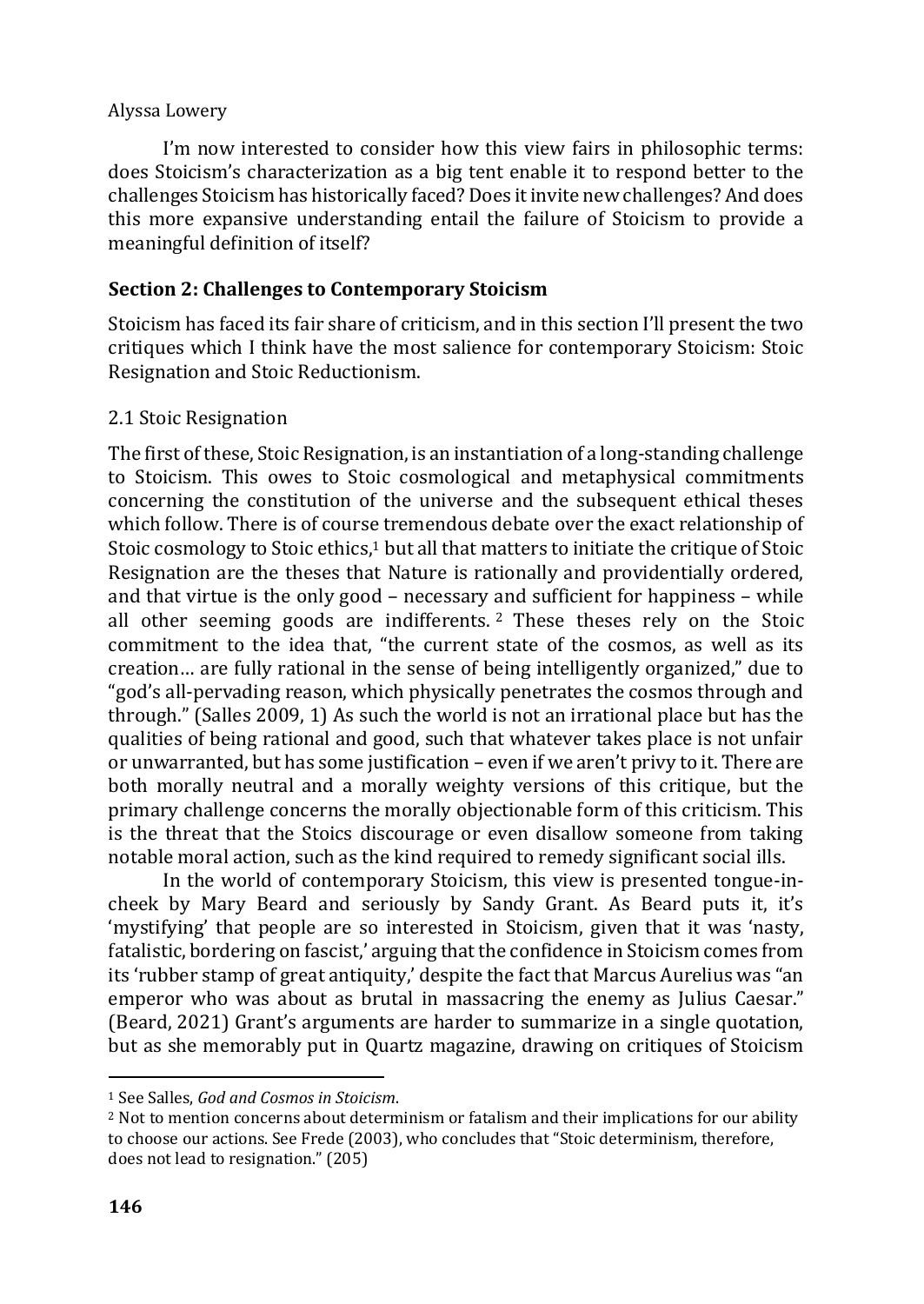from Nietzsche and Sartre: "the problem with this attitude is that it can lead us to accept things that we shouldn't. As we confront the global rise of authoritarianism, we should not respond by attempting to gain control over our emotions." (Grant, 2017)

Despite the fact that these challenges aim to go directly at the heart of Stoicism, they're rebuffed quickly by committed Stoics. Beard was criticized as 'abysmally ignorant about Stoicism' by Pigliucci, and Holiday tweeted that Grant was 'silly' and wrote that she 'should know better.' (Holiday, 2017) As such, there's a sense in which this debate has already happened, and it seems many contemporary Stoics see the problem as solved. But how do our two forms of the Stoic big tent look in light of this challenge?

Concerning Holiday's form of big tent Stoicism, I think we can raise a more precise form of the problem. The more damaging form of the Stoic Resignation critique is that, even if we accept some solution to the initial problem of Stoic moral resignation – say, a particular emphasis on oikeiōsis or Stoic 'cosmopolitanism,' as Holiday does – it's not clear that his variety of contemporary Stoicism actually takes its adherents there. Instead, it looks like being a Stoic by Holiday's lights is to live a life remarkably similar to most non-Stoics. This thought is perhaps most helpfully framed through a brief discussion of a key element of virtue ethics: the moral role model. These are the figures who add much-needed color to the outlined virtues of the Hellenistic traditions. Consider that Aristotle, unlike Plato, doesn't take the time to justify the value of being virtuous, instead he knows his audience of young, well-off, educated men will already have a roughly accurate sense of what virtuous individuals look like, as well as why it's worthwhile (Kraut, 2018). Similarly, the Stoic model of sagehood is unpopulated; as Brouwer argues, the only person who the Stoics (perhaps) understood as having reached sagehood is Socrates (2014). Additionally, given the openness of Stoic ethics – particularly when boiled down to the minimum, as in Holiday's presentation – the person you identify as embodying these qualities plays a significant role in concretizing your understanding of how Stoic ethics look in practice.

So who does Holiday offer as objects of emulation? Looking at the 'Stoics' Holiday discusses, one finds a list of highly accomplished, famous, and frequently wealthy people. There are only 'remarkable historical figures' in Holiday's books, which Zuckerberg calls 'subtly elitist,' in that he recounts their many successes without regard for "the structures of privilege and oppression that make success more easily accessible to some than to others." (2018, 69) For example, the celebrated figure which opens *The Obstacle is the Way* is oil baron John D. Rockefeller. As Holiday puts it, Rockefeller's genius – and more importantly – his *Stoicism* – was in recognizing that "the market was inherently unpredictable and often vicious – only the rational and disciplined mind could hope to profit from it." (Holiday 2014, 14) Common non-Stoic heroes are easily identified as Stoic ones viewed with the right lens. This suggests that to be a Stoic is to finally have the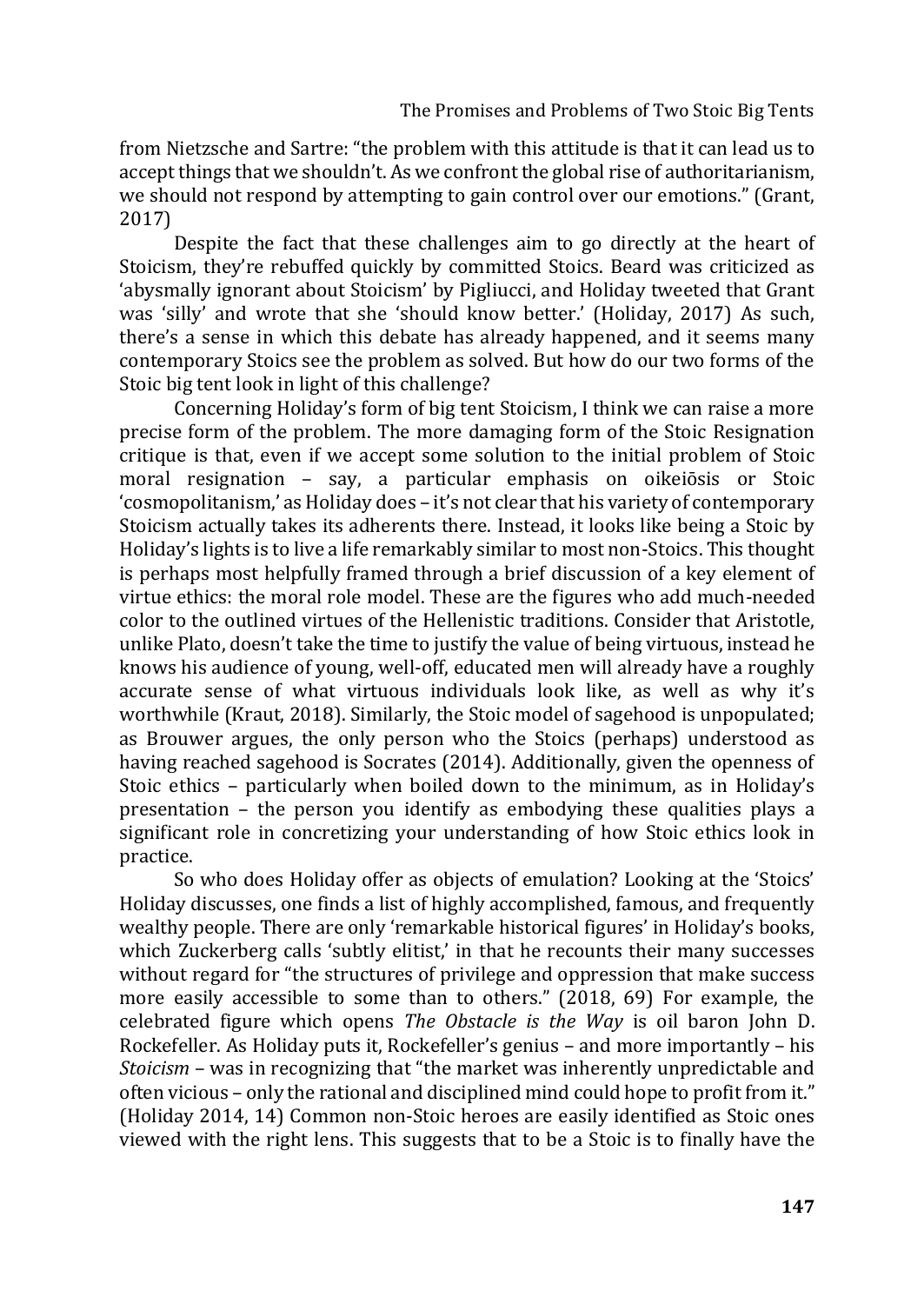tools I need to accomplish all of the desires I acquired in a world that celebrates wealth and fame – just with less suffering or anxiety. This is the heart of the oftstated charge that Holiday presents Stoicism as 'life-hacking,' as merely a productivity tool for entrepreneurs (Rosenberg, 2020). If I can be a Stoic like Holiday – and yet continue seamlessly seeking after the goals I had before I became a Stoic – does Stoicism have much of an ethic at all?

This theme is intensified by the ongoing rise in contemporary awareness of the way in which our social situations affect our achievements. What is and is not under our control varies dramatically from person to person, but Holiday insists on treating all forms of what isn't under our control as equivalent. As Zuckerberg writes: "Holiday puts racism, sexism, ableism, homophobia, and a host of other prejudices into a box, labels it 'disadvantage,' and then makes it vanish by proclaiming disadvantage universal to the human condition." (2018, 65) This neglect of social context amplifies the scrutiny one ought to pay to Holiday's celebrated 'Stoics.' Are the figures which ubiquitously populate his texts 'Stoics' in a meaningful sense of the word, or is Holiday committing a kind of mass survivorship bias fallacy: anyone who has succeeded is a Stoic?

The final consideration here is to note how those who inhabit Stoicism's other big tent – the Modern Stoics who allow for differences – fare under the Stoic Resignation line. Many modern Stoics seem unbothered to slough off the more cosmological elements of Stoicism which are often the driving elements of Stoic Resignation. For those who are atheists or agnostics, they seem primed to maneuver all the more deftly around this challenge. They don't need to justify any current injustice as providential, and the full-throated pivot to a primarily ethical Stoicism enables a robust turn to an activist Stoic ethic – even one that acknowledges where Stoicism has previously fallen short (Gill 2016, Pigliucci 2021). This is to be commended, but it remains to be seen how the Modern Stoics will respond to the next challenge: Stoic Reductionism.

## 2.2 Stoic Reductionism

Stoic Reductionism is concerned with the way in which contemporary Stoicism distorts Stoicism's aims *as a philosophy*. It argues that Stoicism in its contemporary form and flourishing is an inadequate or even false picture of Stoicism, criticizing both the method and criteria of contemporary Stoicism and its content. Julian Baggini argues that as it's practiced and popularized today, popular Stoicism reduces the vibrancy and richness of Stoicism to merely its therapeutic aims (Baggini 2012, 2013). It's 'perfectly legitimate' that the developers of therapeutic systems cherry-picked certain features of Stoicism, but what he objects to "is praising the joys of scrumping as though it were on a par with the care, dedication and understanding of growing an orchard." (Baggini 2012) Merely stealing fruit from an orchard (adopting elements of Stoicism) is fine, but treating that practice as *proper philosophizing* is where one goes awry. He writes on the difference between one who uses Stoic tools to achieve a certain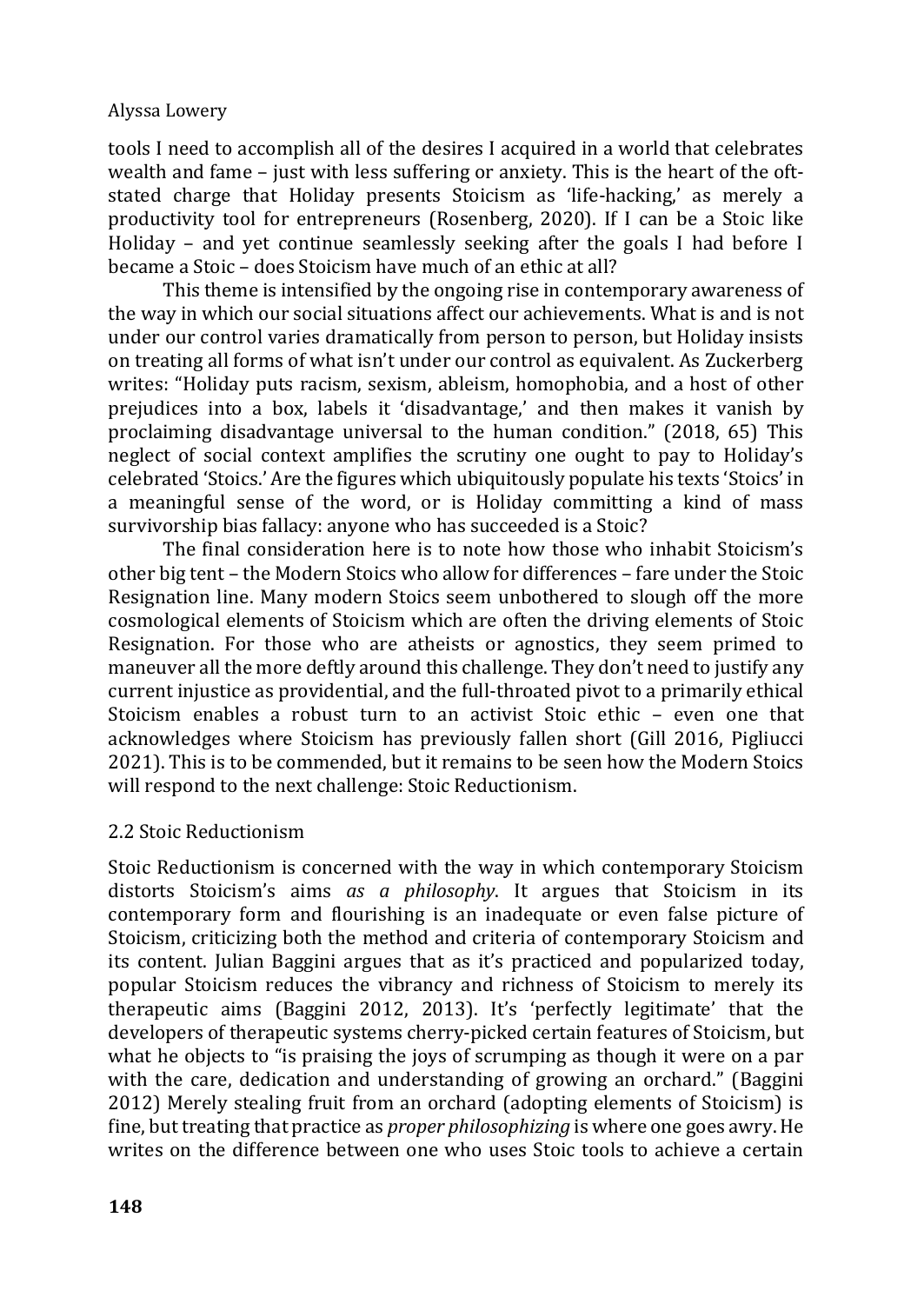therapeutic end, and a Stoic: "adapt[ing] and borrow[ing] any particular Stoic methods that work… no more makes you a Stoic than practising meditation makes you a Buddhist." (Macaro and Baggini 2013)

What's the alternative to cherry-picking? Baggini says that "to become a stoic is to endorse the truthfulness of its world view and accept its prescription for how you ought to live, not just to like how it makes you feel." (2012) And herein lies the real critique. Baggini wants to preserve Stoicism as a *philosophy*, as the kind of thing that ought to be judged solely by its *arguments*: "Like any philosophical position, Stoicism itself stands or falls… on the soundness of its arguments, not its effect on our psychological wellbeing. Philosophy is first and foremost the pursuit of truth, albeit without a capital T." (Macaro and Baggini 2013) Doing philosophy requires a certain openness to revision; to philosophize is not to "simply adopt a fully formed world view in its entirety," but to "follow up and through, and not simply after." (Macaro and Baggini 2013)

This lies in contrast to the way I've framed Holiday's Stoicism, where one can realize has been a Stoic all along, that one can become a Stoic and retain one's previous heroes, or that one can call oneself a Stoic without undergoing any serious ethical revision. It's also at odds with Pigliucci's framing of the decision to become a Stoic. In earlier work Pigliucci stressed a distinction between the adoption of a philosophy of life and a religion, writing (in a way that seems quite consistent with Baggini) that "ultimately religious belief must be a matter of faith. One simply accepts scriptures as the word of God… [whereas] the contrast should be stark with philosophy: by its very nature, philosophy not only can but has to be questioned." (2015) But in the more recent *How to Live a Good Life*, co-edited with Skye Cleary and Daniel Kaufman, this distinction between religion and a philosophy of life is rejected; they argue instead that such a distinction would be 'fuzzy' at best, and 'pointless' when choosing a life philosophy (2020, 8). The choice to become a Stoic isn't the naïve acceptance of faith, nor a reasoned agreement with truth, but a personal selection from many equally good 'philosophies of life,' made if it's 'really one that makes sense for [you].' (Pigliucci, Cleary, and Kaufman 2020b) To illustrate, see Pigliucci's account of his own choice to become a Stoic, made because the "two major [paths] on offer for those seeking a meaningful secular existence – are unsatisfactory." (Pigliucci 2017, 10) These 'two paths' are secular Buddhism and secular humanism; the former is 'a bit too mystical' and the latter "comes across as cold and not the sort of thing you want to bring your kids to on a Sunday morning." (Pigliucci 2017, 10-11)

The overall charge from Baggini holds up if we are committed to treating Stoicism as exclusively a philosophical position that ought to be adopted on precisely the same grounds one adopts an epistemological or metaphysical view. But the tide of contemporary Stoicism is solidly against this idea; the therapeutic value is understood as core to Stoicism's appeal and value, and can be easily traced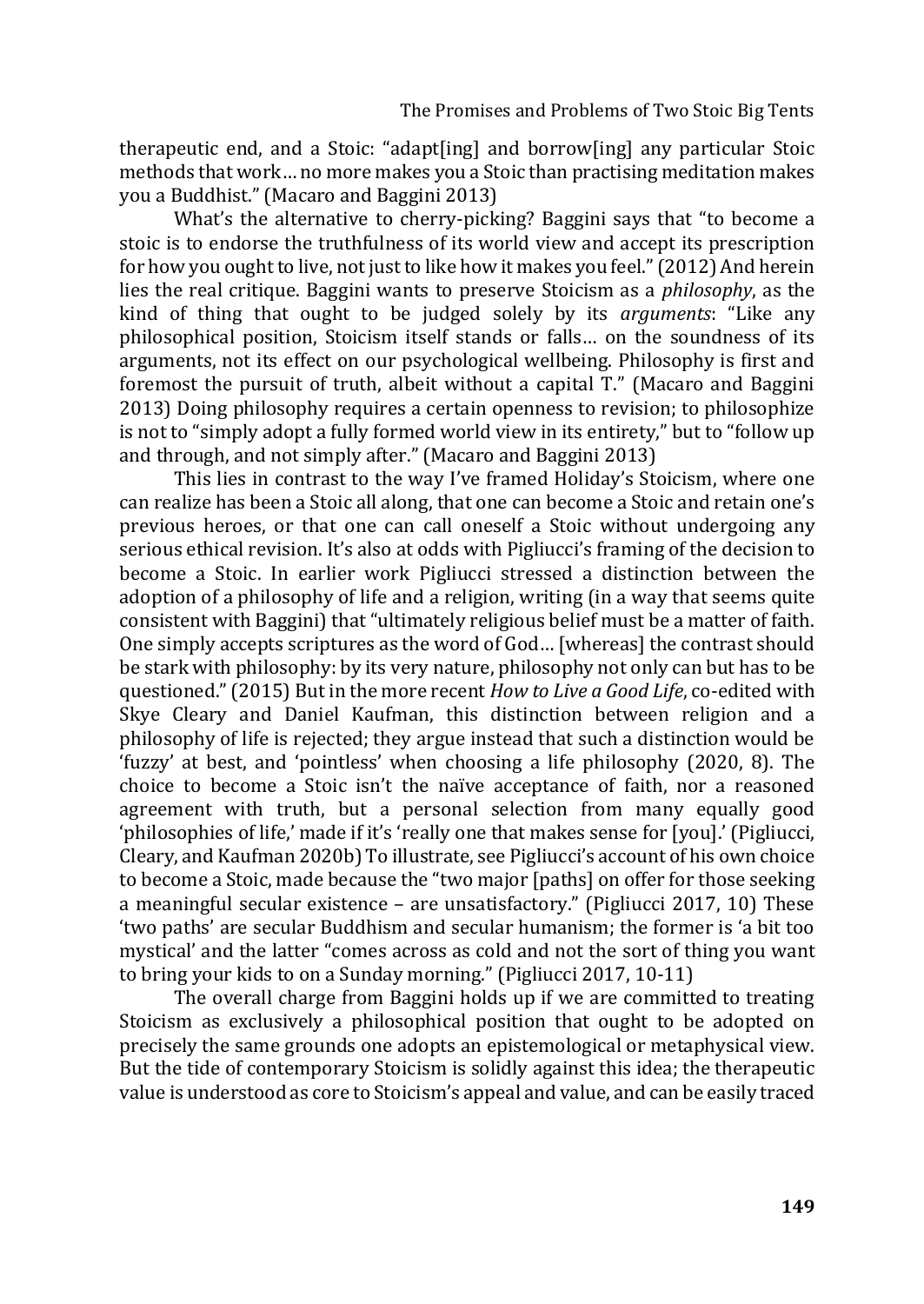back to Stoicism's origins.<sup>3</sup> As such, Baggini's critique is an external one, easily rebuffed by Stoicism's contemporary committed adherents. This isn't to say the Stoic Reductionist challenge is over, instead there's an internal form: the challenge that removing certain features of Stoicism, most specifically its cosmological commitments, entails a break with the tradition which is so egregious as to no longer be a continuation of it. In other words, how much revision can the tradition handle? While Modern Stoicism provides an opportunity to correct for the morally weighty criticisms of the tradition, they now risk producing a vacuous form of Stoicism.

# **3. Responses and Revisions to Contemporary Stoicism**

While there are Traditional Stoics who (according to their website traditionalstoicism.com) insist that to be a Stoic is to retain Stoicism's 'religious' character and their 'fundamental assumptions about the nature of humankind and the nature of the cosmos,' the Modern Stoics (on their website, modernstoicism.com) have firmly committed to an 'inclusive' big tent which 'encompass[es] different interpretations and applications of Stoicism' ('About Us'). Resolving that debate is beyond the scope of the paper, but it's clear that the tradition is coming to solidify on the side of inclusivity. The concern from some Traditional Stoics is that to allow this adjustment is to open the door to a Stoicism that rejects even its ethical dimensions (Drew 2022). And this concern isn't unreasonable; in order to be meaningful designators, definitions have to exclude some instances from their scope.

The response to this has been that like other traditions, Stoicism can and should be *updated*. As Pigliucci writes, Stoicism is "an open philosophical system, meaning a framework based on some general ideas and insights advanced by the ancient Greco-Romans, updated to the  $21<sup>st</sup>$  century, in light of intervening advancements in both science and philosophy." (2015) The fluctuations in Stoicism are a predictable part of the ebb and flow of any tradition; even Christianity has 'mainstream' forms and its "corruptions, like the abomination known as 'prosperity gospel.'" (Pigliucci 2018) As long as the constitutive core of Stoicism is preserved – for Pigliucci, that virtue keeps its central place – and the updates are "organic and sufficiently respectful of the original version of Stoicism that the modern one can reasonably be considered to have a family resemblance," such updates are appropriate (Pigliucci 2015). Most anyone who self-identifies as a Stoic counts as one; this is the promise of the big tent.

My overall agreement on this topic lies with this openness to a revisionary tradition. Consider the question of Stoic feminism. While commenters are quick to point out that the Stoics understood women as capable of philosophizing, and that it's important to correct this misconception, it's also true that Stoics have an 'uneven track record' on feminism, such that the misconception may not be so

<sup>3</sup> On this tradition, see Nussbaum (1994) and Hadot (1995).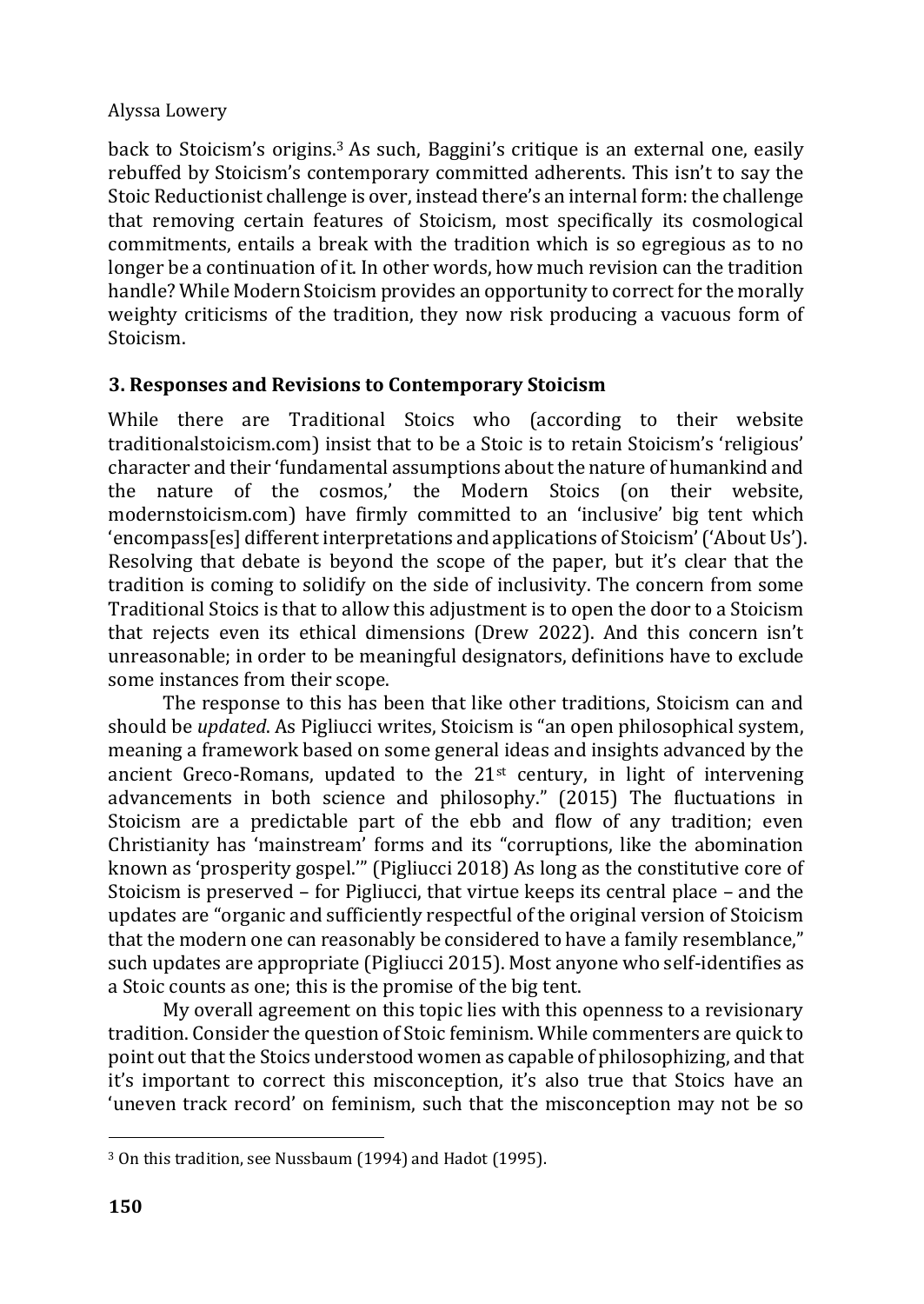inaccurate (Aikin and McGill-Rutherford 2014).<sup>4</sup> But for whose sake is anyone interested in preserving one version of Stoicism or the other as the truest? In whose interest is it to make sure that Stoicism in the contemporary eye remains free from misconceptions or misunderstandings? Stoics have no god who would be offended, nor any saints with reputations to protect. The only people invested in Stoicism are contemporary Stoics themselves, which means they have the power to determine the shape of the tradition, including ensuring it has explicit feminist commitments or not. An explicit commitment to a revisionary Stoicism seems the best available response to concerns about Stoic Resignation.

I am, however, sympathetic to the concern over the future of Stoicism, to the urge to tighten the tent, for two reasons. The first can be drawn out through a comparison: Buddhism has faced a similar line of critique and correction as Stoicism in recent years.<sup>5</sup> The most famous example is Ronald Purser's *McMindfulness*, a criticism of the way Buddhist spiritual practices have been coopted for capitalist ends (2019). Despite these criticisms, it seems mindfulness has fully entered the Western arena and is here to stay. And yet, most people who practice mindfulness in an offhand way are often happy to refrain from calling themselves practicing Buddhists; there are even mindfulness exercises in public schools. In contrast, people who adopt Stoicism, even explicitly as a life-hack, still seem very comfortable calling themselves practicing Stoics. Even further, these same people proclaim themselves the *truest Stoics*.

Secondly, while mindfulness was co-opted (according to Purser) for capitalistic ends not native to it, Stoicism has been adopted for even more nefarious purposes. As Zuckerberg details, the alt-right and men's rights movements frequently draw on Stoic sources to support their views, arguing that they are the tradition's *proper inheritors* (2018, 59). And while Zuckerberg rightly notes that Holiday 'is not quite a member of the Red Pill community,' I want to point out how clearly his characterization of Stoicism and philosophy plays to their narrative of superiority and disenfranchisement (2017, 62). This is evident in the disdain Holiday regularly displays towards academic philosophers. In his introduction to *The Daily Stoic*, Holiday writes that, "while academics often see stoicism as an antiquated methodology of minor interest, it has been the doers of the world who found that it provides much needed strength and stamina for their challenging lives." (2016, 12) There's a contrast, it seems, between the stodgy academic engagement with Stoicism, and the *real living* of the thing. Stoicism 'seems to have been particularly well designed' 'for the field of battle,' and it's those Stoics on the battlefield who 'weren't professors but practitioners.' (Holiday 2016, 13) Those laboring to produce analysis on Stoicism are in fact not 'doers' after all; or if they are, it is in spite of their philosophizing, not because of it. And this inhibits their ability to even understand Stoic texts appropriately: in a

<sup>4</sup> For an example, see the comments on Pigliucci (2018).

<sup>5</sup> Thanks to Keya Maitra & Scott Aikin here for suggesting this connection.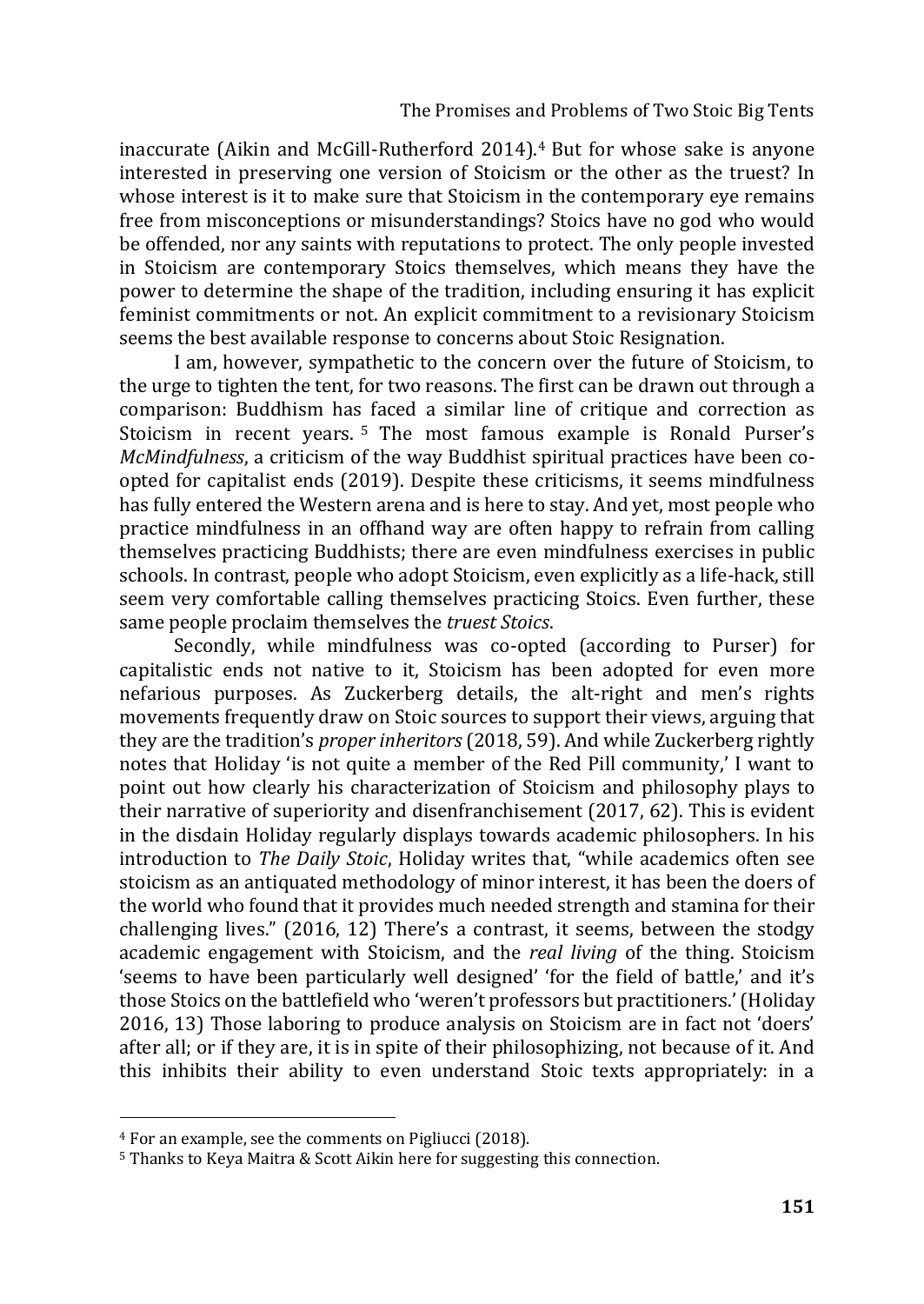YouTube video discussing the *Meditations* and the importance of understanding it a journal, not a treatise, Holiday explains that "one of the criticisms of Marcus Aurelius' *Meditations* by academics who don't get this is that it's repetitive." (2021) Repeatedly Holiday explains that Stoicism is wasted on professional philosophers, and worse, that it was hoarded by them: Stoicism is a 'wisdom' that was "taken from us, co-opted and deliberately obscured by selfish, sheltered academics." (Holiday 2014, 184) Philosophers too caught up in the nuances of Stoicism are failing at other more critically important, yet unnamed, tasks. In contrast, anyone who has read Holiday's book *The Obstacle is the Way* and become 'a person of action,' is now, 'by every definition that counts,' a philosopher (2014, 183). Holiday, in contrast, has decided to not 'play by the rules,' and therefore discovered the truth of Stoicism and shared it with the people who deserve it.<sup>6</sup> That sense of righteous entitlement, specifically against the academic elite who want to keep him down, sounds familiar.

It's also ultimately this line of thinking which is Holiday's response to the twin challenges of Stoic Resignation and Stoic Reductionism. Criticisms like those are made by academics who simply don't understand or appreciate Stoicism rightly (Holiday 2017b).

# **Conclusion**

To close, I'm not telling Holiday what he's doing *isn't* philosophy. I may want to say he does a poor job philosophizing, but I don't need to police the boundaries. That Holiday does, and that he does so voraciously is the interesting phenomenon. He's drawing the borders of the philosophical tent tightly, seemingly to undermine academia and intellectual expertise, purportedly to make philosophy more accessible – even as he limits it to others like him. Now, what does this move have to do with Pigliucci's Modern Stoicism?

Today's Stoics have their own tent borders to mark off, and it seems the pendulum is swinging towards the biggest tent possible, as in Pigliucci's claim that Stoicism is a philosophy of life that 'Buddhists to Christians to atheists' can adopt (2016b). The appeal of this kind of view is clear. At the time of the greatest political polarization America has ever faced, that such division may be more illusion than reality, that it could be corrected by a return to a commonsense ethical and moral perspective, sounds like a welcome relief. But why does that perspective need to be Stoicism? The big tent has moved beyond inclusivity of varying metaphysical commitments, to inclusivity of even distinct accounts of the good (unless we

<sup>6</sup> This can be seen most clearly when Holiday writes about his initial feelings of jealousy at Massimo Pigliucci's being asked to write for the *New York Times* about Stoicism. What's telling is a commentator who writes: "Ryan, your feelings of jealousy were displaced simply because you decided a long time ago that you wouldn't play by the 'rules,' dropping out of the college. Are you surprised that the NYT, which revers academia, would go with a scholar over you on this one." Holiday's response: "Of course not. But we all want to have our cake and eat it too." See Holiday (2015).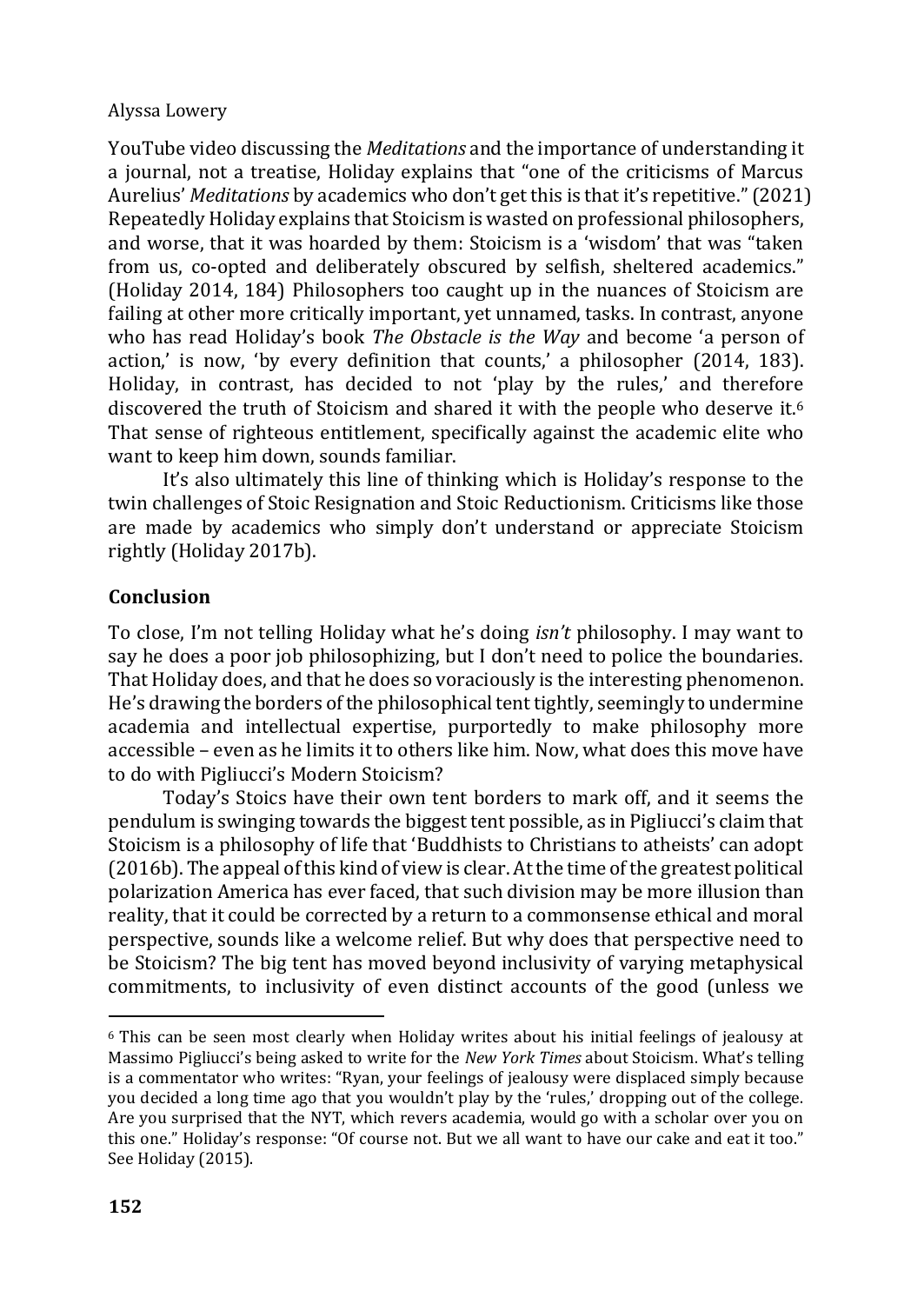simultaneously deflate religious commitments like Christianity or Buddhism to merely their metaphysical claims).

Instead, I want to advocate that contemporary Stoicism draw the tent a little tighter. This is not to say the goal is more rigorous policing of who gets to call themselves a Stoic. Rather, if contemporary Stoics want a Stoicism which can be more socially or politically active, one that emphasizes the serious ethical claims Stoics put forward of cosmopolitanism and universality,<sup>7</sup> then they have to risk a smaller tent. Without one, the line between who's a Stoic and who isn't comes down to a general notion of who's a roughly reasonable person and who isn't.<sup>8</sup> But rough reasonability, or an assumed similarity of ethical commitments, isn't stable ground. If it were, if Stoicism were genuinely as pervasive as Holiday seems to think, or as reducible to such a common set of ethical commitments as Pigliucci seems to, then the question asserts itself all the more strongly: why doesn't the world (and even the Stoic movement itself) already embody the kind of cosmopolitanism they both say it celebrates? The supposed pervasiveness of Stoic values would entail that becoming a Stoic is more *recognizing* one's own values in the tradition, rather than being *transformed* by it.

One objection to calls for a narrower demarcation is that philosophy at any cost is worthwhile. Holiday and others like him get people to reflect on their lives, and that ought to be enough (Whiting and Konstantakos 2018). But I think this is a mistake. People are interested in things they believe will benefit them; it seems purely incidental to me that at this point on the culture carousel, it's philosophy on center stage. As Holiday clarifies repeatedly, he isn't interested in what populates philosophy departments: if it's not making people's lives immediately better, he doesn't want it. But this is utterly reductive of philosophy, even as therapeutic philosophy is very important. What we learn from Holiday is not how to make philosophy popular, but how thoughtfully and carefully we should take the act of demarcating a tradition. Doing so for a tradition you feel you deserve ownership of, as a way to establish your authority – what Holiday is doing with philosophy – is risky, as is doing the same alongside an assertion to be the rightful inheritor of its truest form, what Holiday is doing with Stoicism.

So as contemporary Stoics try to draw the borders of their tent, the question to ask is: for what reasons are the borders drawn? What commitments are essential, and what justifications will they respect? If the borders are drawn for the sake of merely protecting Stoicism as a coherent tradition – that's questionable.

<sup>7</sup> As I think many do: see Gill (2016), Pigliucci (2021).

<sup>8</sup> This is evident in Pigliucci's claim that "if we are talking about mainstream religionists, as opposed to fundamentalists, our opinions on most crucial matters of ethics and politics are rarely that different." (2017, 63-64) But what constitutes a 'mainstream religionist' and a 'fundamentalist?' In other words, it may be easy to recognize such a distinction in religious terms (though I'm skeptical of this as well), but what about someone who's an advocate of Critical Race Theory? Are they a fundamentalist? Are they mainstream? These terms are poor ones to use as a framework.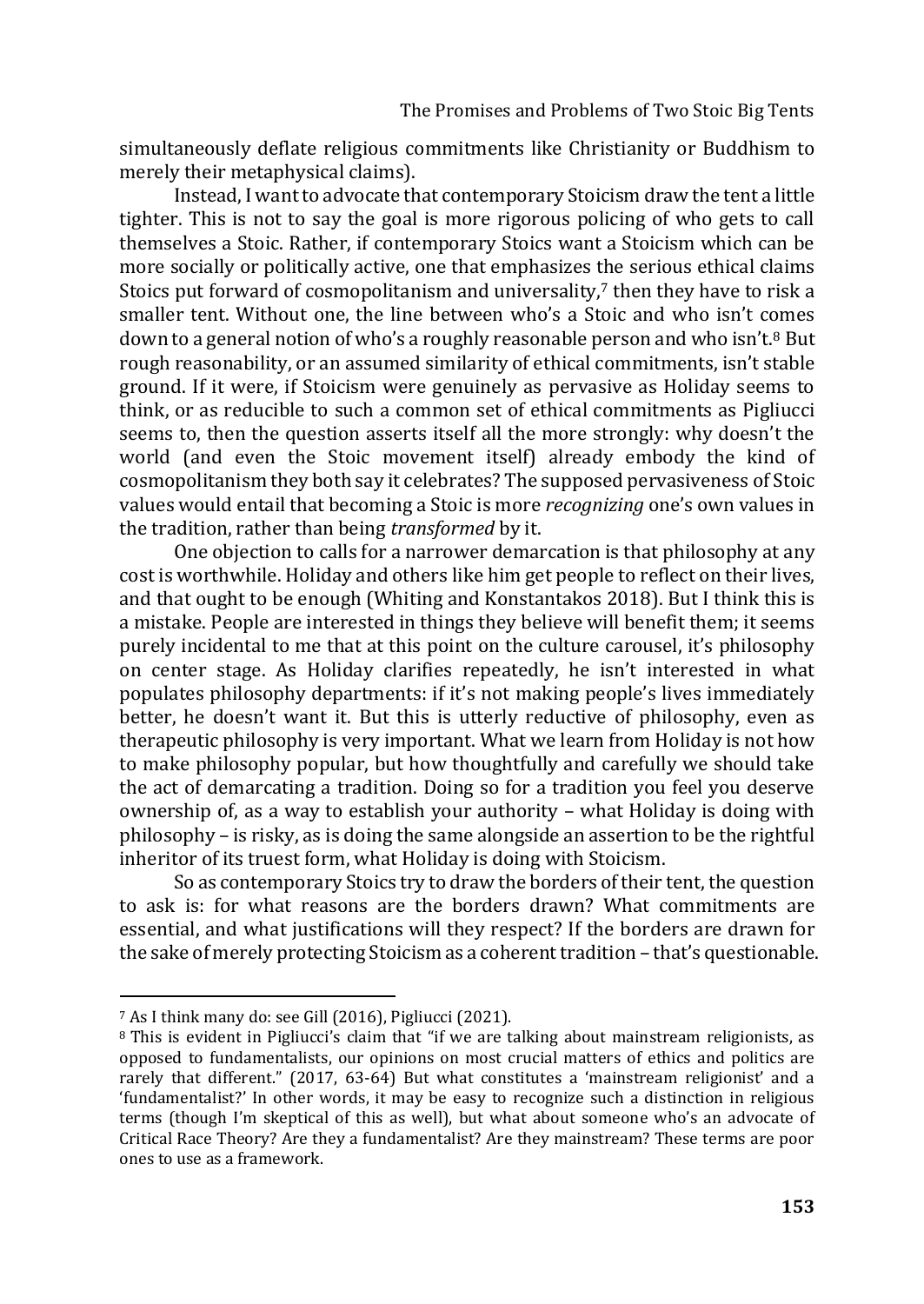But drawing borders to preserve Stoicism's robust commitment to a specific ethical future strikes me as the right avenue. Finally, I wonder if conceptual analysis is the right tool here; I'm inclined to say a quite relevant feature of the debate is the social role Stoicism is playing in an enormous amount of people's (and often enough to note, white men's) lives. When those who want to set up the Stoic tent ask themselves what it is about Stoicism they're interested in protecting or preserving, they would do well to consider the social features it includes – not merely its conceptual elements.

# **References**

"About." n. d. *Modern Stoicism*. Accessed January 3rd, 2022.

<https://modernstoicism.com/about-us/>.

- Aikin, Scott F. 2013. "Stoicism's Integration Problem and Epictetus' Metaphors." *Southwest Philosophy Review* 29 (1): 185–193.
- Aikin, Scott F. and Emily McGill. 2014. "Stoicism, Feminism and Autonomy." *Symposion. Theoretical and Applied Inquiries in Philosophy and Social Sciences* 1 (1): 9-22.
- Brouwer, René. 2014. *The Stoic Sage: The Early Stoics on Wisdom, Sagehood and Socrates*. Cambridge: Cambridge University Press.
- Baggini, Julian. 2012. "Why Are We so Obsessed with Therapy?" *Independent*. https://www.independent.co.uk/voices/comment/why-are-we-soobsessed-with-therapy-8372420.html.
- ———. 2013. "The Shrink & The Sage: Should We Be More Stoic?" *Financial Times*. https://www.ft.com/content/ded59514-373a-11e3-9603- 00144feab7de.
- Bishop, Greg. 2017. "How a Book on Stoicism Became Wildly Popular at Every Level of the NFL." *Sports Illustrated*. https://www.si.com/nfl/2015/12/08/ryan-holiday-nfl-stoicism-bookpete-carroll-bill-belichick
- Daily Stoic. 2021. "5 Life Changing Journaling Habits from the Stoics." YouTube video. 9:36. <https://www.youtube.com/watch?v=c20j229cDGg>.
- Drew, Simon J. E., Host, 2022. "Scott Aikin: The Stoic God and Imitating the Divine," Podcast, *The Walled Garden*. [https://thewalledgarden.com/post/scott](https://thewalledgarden.com/post/scott-aikin-the-stoic-god-and-imitating-the-divine)[aikin-the-stoic-god-and-imitating-the-divine](https://thewalledgarden.com/post/scott-aikin-the-stoic-god-and-imitating-the-divine).
- Frede, Dorothea. 2003. "Stoic Determinism." In *The Cambridge Companion to The Stoics*, edited by Brad Inwood, 179-205. Cambridge: Cambridge University Press.
- Gill, Christopher. 2016. "Can You Be a Stoic and a Political Activist." *Modern Stoicism.*

https://modernstoicism.com/can-you-be-a-stoic-and-a-politicalactivist-by-christopher-gill-2/.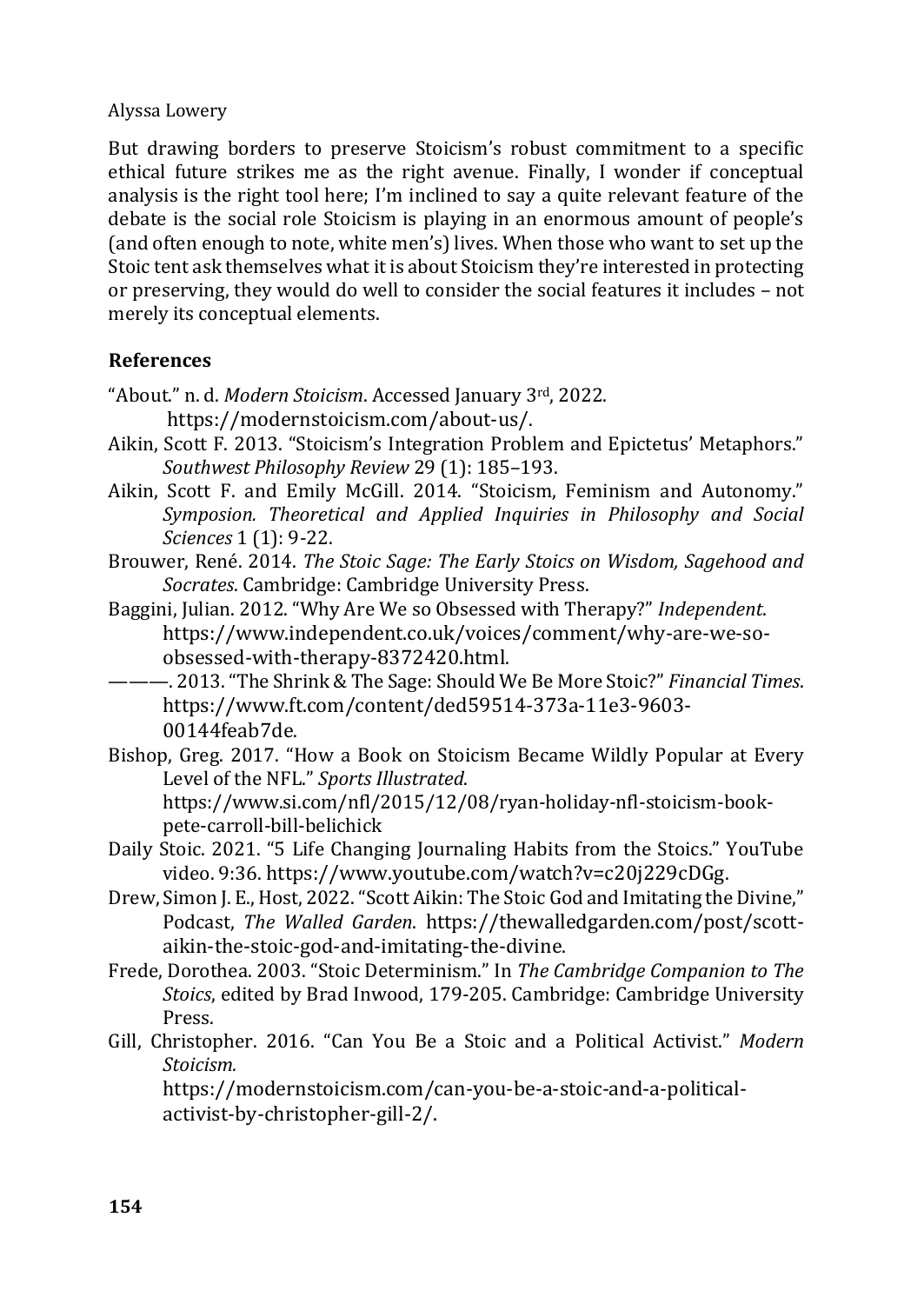- Goldhill, Olivia. 2016. "Silicon Valley Tech Workers Are Using an Ancient Philosophy Designed for Greek Slaves as a Life Hack." *Quartz*. https://qz.com/866030/stoicism-silicon-valley-tech-workers-arereading-ryan-holiday-to-use-an-ancient-philosophy-as-a-life-hack/.
- Grant, Sandy. 2017. "A Cambridge Philosopher Explains What We Should Do to Resist Donald Trump." *Quartz*. [https://qz.com/887524/forget-stoicism](https://qz.com/887524/forget-stoicism-a-leading-philosopher-explains-why-we-shouldnt-try-to-control-our-emotions/)[a-leading-philosopher-explains-why-we-shouldnt-try-to-control-our](https://qz.com/887524/forget-stoicism-a-leading-philosopher-explains-why-we-shouldnt-try-to-control-our-emotions/)[emotions/](https://qz.com/887524/forget-stoicism-a-leading-philosopher-explains-why-we-shouldnt-try-to-control-our-emotions/).
- Hadot, Pierre. 1995. *Philosophy as a Way of Life.* Oxford: Blackwell Publishing.
- Holiday, Ryan. 2014. *The Obstacle is the Way: The Timeless Art of Turning Trials into Triumph.* New York: Portfolio.
- ———. 2015. "An Interview on Stoicism with Massimo Pigliucci," *RyanHoliday* Blog.

https://ryanholiday.net/an-interview-on-stoicism-with-massimopigliucci/.

- ———. 2016. "7 Stoic Meditations to Get The most Out of Today (and Life)," *Medium.com*. [https://medium.com/the-mission/7-stoic-meditations-to](https://medium.com/the-mission/7-stoic-meditations-to-get-the-most-out-of-today-and-life-5586707ed07f)[get-the-most-out-of-today-and-life-5586707ed07f](https://medium.com/the-mission/7-stoic-meditations-to-get-the-most-out-of-today-and-life-5586707ed07f)
- ———. (@RyanHoliday). 2016. "This is Silly. 2k Years ago would you write 'The emperor is using a Philosophy Designed for Slaves?'" Twitter, December, 17, 2016. <https://twitter.com/RyanHoliday/status/810243329627713536>.
- ———. 2017. "The Secret, Singular Philosophy That Today's Politics Are Desperately Missing." *Observer*. [https://observer.com/2017/03/the](https://observer.com/2017/03/the-secret-singular-philosophy-that-todays-politics-are-desperately-missing/)[secret-singular-philosophy-that-todays-politics-are-desperately](https://observer.com/2017/03/the-secret-singular-philosophy-that-todays-politics-are-desperately-missing/)[missing/](https://observer.com/2017/03/the-secret-singular-philosophy-that-todays-politics-are-desperately-missing/).
- ———. 2017. *Perennial Seller: The Art of Making and Marketing Work that Lasts.*  New York: Portfolio. E-book.
- ———. 2019. *Stillness is The Key*. New York: Portfolio. E-book.
- ———. 2021. *Courage is Calling: Fortune Favors the Brave*. New York: Portfolio. Ebook.
- Holiday, Ryan and Stephen Hanselman. 2016. *The Daily Stoic: 366 Meditations on Wisdom, Perseverance, and the Art of Living*. New York: Portfolio. E-book.
- "Interview with Massimo Pigliucci: Author of *The Stoic Guide to a Happy Life*." 2021. *What is Stoicism?* (blog). [https://whatisstoicism.com/stoicism](https://whatisstoicism.com/stoicism-resources/interview-with-massimo-pigliucci-author-of-the-stoic-guide-to-a-happy-life/)[resources/interview-with-massimo-pigliucci-author-of-the-stoic](https://whatisstoicism.com/stoicism-resources/interview-with-massimo-pigliucci-author-of-the-stoic-guide-to-a-happy-life/)[guide-to-a-happy-life/](https://whatisstoicism.com/stoicism-resources/interview-with-massimo-pigliucci-author-of-the-stoic-guide-to-a-happy-life/).
- Nussbaum, Martha. 1994. *The Therapy of Desire: Theory and Practice in Hellenistic Ethics*. Princeton: Princeton University Press.
- Pigliucci, Massimo. 2015. "Developing a Philosophy of Life Part III." *Philosopher's Mag*.
- https://www.philosophersmag.com/index.php/footnotes-to-plato/60 developing-a-philosophy-of-life-part-iii